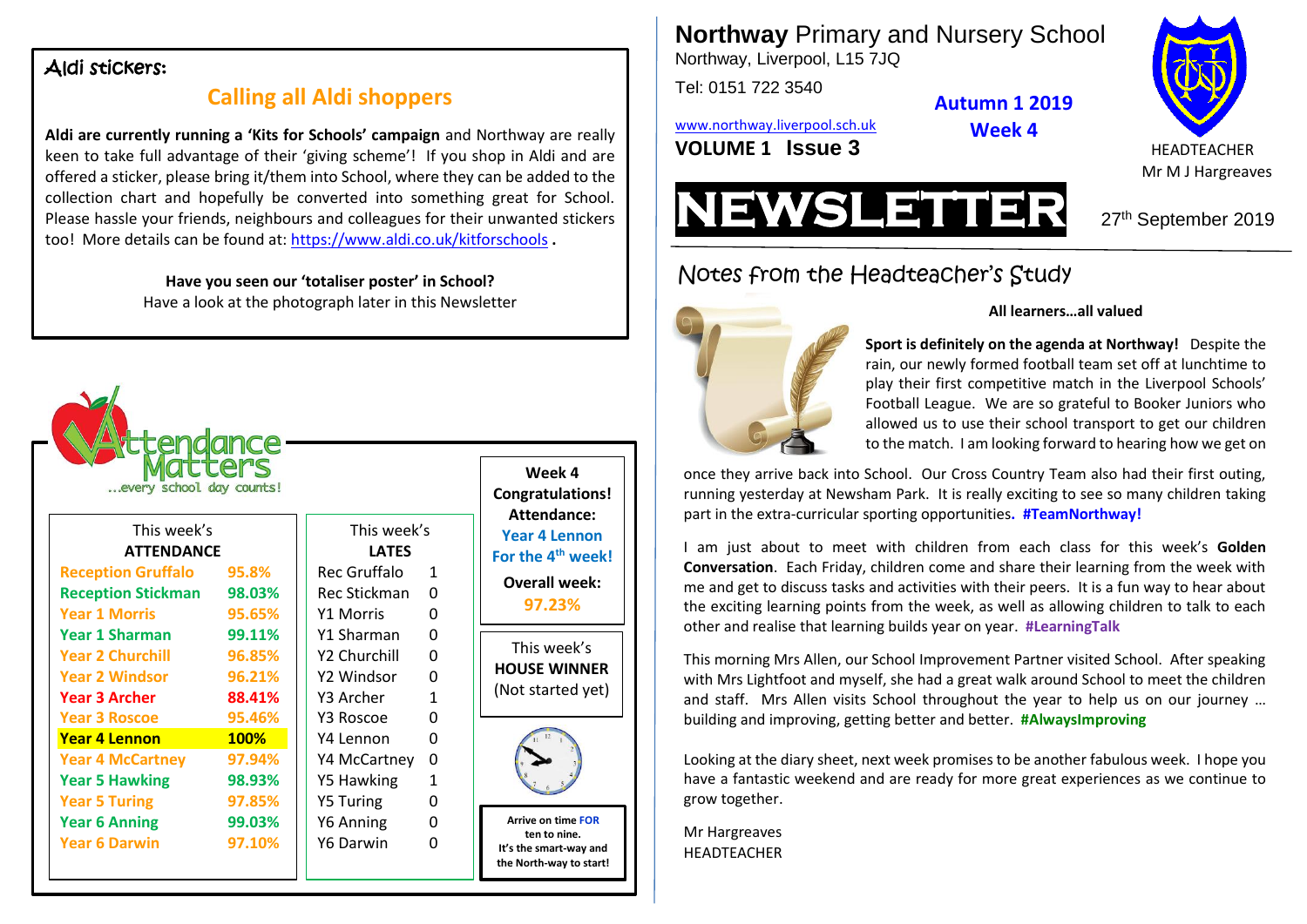## Spotted…

| Nursery: Great balancing and turn taking practising Circus routines outdoors!                                                                                               |                                                                                                                              |                                                                                                                                                                                                                                                                                                                                                                                                                                            |  |  |  |  |
|-----------------------------------------------------------------------------------------------------------------------------------------------------------------------------|------------------------------------------------------------------------------------------------------------------------------|--------------------------------------------------------------------------------------------------------------------------------------------------------------------------------------------------------------------------------------------------------------------------------------------------------------------------------------------------------------------------------------------------------------------------------------------|--|--|--|--|
| <b>Reception:</b>                                                                                                                                                           | Fantastic number games, spotting numbers in pictures. Fantastic<br>turn taking and great conversation as everyone took part. |                                                                                                                                                                                                                                                                                                                                                                                                                                            |  |  |  |  |
| <b>Great art:</b>                                                                                                                                                           |                                                                                                                              | Year 1M created work in the style of Peter Blake. They were so<br>proud of their creations.                                                                                                                                                                                                                                                                                                                                                |  |  |  |  |
| <b>Marvellous Science:</b>                                                                                                                                                  |                                                                                                                              | If you need to know what is living or whether it is a<br>mammal or reptile, 1S is your class.<br>If you have ever wondered what happens to your heart<br>during exercisecome and ask a pupil in Year 6. It was<br>great to see the LRC being used for mindfulness followed<br>by exercise and children everywhere checking their pulse!<br>Great discussions took place suggesting why the heart<br>'works harder' during active sessions. |  |  |  |  |
| <b>Wonderful writing:</b>                                                                                                                                                   |                                                                                                                              | Could you sequence the events to tell the story of The<br>Great Fire of London? 2Ch can! They also retold the story<br>on SeeSaw.                                                                                                                                                                                                                                                                                                          |  |  |  |  |
| <b>ICT Computing skills:</b>                                                                                                                                                |                                                                                                                              | 2W were showing their skills in collecting information on<br>penguins and other animals. They were able to search<br>using the IPads as well as store the information.                                                                                                                                                                                                                                                                     |  |  |  |  |
| <b>History everywhere:</b>                                                                                                                                                  |                                                                                                                              | Year 5 have learnt how Howard Carter discovered the<br>Tomb of Tutankhamun. They evidenced their learning by<br>writing a diary entry imagining themselves as Howard<br>Carter on the day Lord Carnarvon arrived to see the new<br>discovery. Year 4 have been Romans! They have explored<br>the uniform of a Roman Centurion as well as having time<br>to discuss the advantages of each item.                                            |  |  |  |  |
| Dodge ball is a great sport that requires energy, precision, throwing,<br>PE:<br>catching and strategy. Year 6 were very innovative, playing VIP Dodge Ball<br>in the Hall! |                                                                                                                              |                                                                                                                                                                                                                                                                                                                                                                                                                                            |  |  |  |  |

**Lots more 'spots' to celebrate next time!**

#### Key dates for this half term:

| Tuesday 1 <sup>st</sup> October<br>Wednesday 2 <sup>nd</sup> October<br>Thursday 3 <sup>rd</sup> October   | Road Safety Talk<br>Cathedral Scrooge Workshop (each Tuesday)<br>Animals Take Over visit for KS1<br><b>National Poetry Day</b>                                                            |  |
|------------------------------------------------------------------------------------------------------------|-------------------------------------------------------------------------------------------------------------------------------------------------------------------------------------------|--|
| Monday 7 <sup>th</sup> October<br>Wednesday 9th October<br>Friday 11 <sup>th</sup> October                 | Y6 School Nurse (Height and Weight)<br>AS creative workshops for Year 3 and 4<br>(Stoneage and Romans)<br>AS creative workshops for Year 2 and 6<br>(Great Fire of London and Victorians) |  |
| Tuesday 15 <sup>th</sup> October                                                                           | Y6 Lead Harvest Assembly at St David's for KS2                                                                                                                                            |  |
| Monday 21 <sup>st</sup> October<br>Thursday 24 <sup>th</sup> October<br>Sunday 27 <sup>th</sup> October    | <b>National Heroes Day</b><br>Parents' Evening 4pm-7pm<br>Festival of Diwali begins (Hinduism)                                                                                            |  |
| Friday 25 <sup>th</sup> October<br>Monday 4 <sup>th</sup> November                                         | <b>Half Term</b><br>Autumn 2 Term begins (8.50am)                                                                                                                                         |  |
| Mon 11 <sup>th</sup> - Fri 15 <sup>th</sup> November<br>Mon 18th-Fri 22nd November<br>Monday 25th November | Anti-Bullying Week<br>Road Safety Week<br><b>Years 1-6 Flu Vaccinations in School</b>                                                                                                     |  |
|                                                                                                            |                                                                                                                                                                                           |  |
| Football:                                                                                                  |                                                                                                                                                                                           |  |
| What a team! Our first venture as a<br>Eoothall Team went yery well for lots of                            |                                                                                                                                                                                           |  |

Football Team went very well reasons. Despite not winning their match, the other team managers spoke very highly of Northway, especially for **their attitude and behaviour both on and off the pitch**. **#NorthwayCode**. Having such great ambassadors is a wonderful thing to be able to **celebrate**. As their confidence grows, so will the goals – **well done lads**!